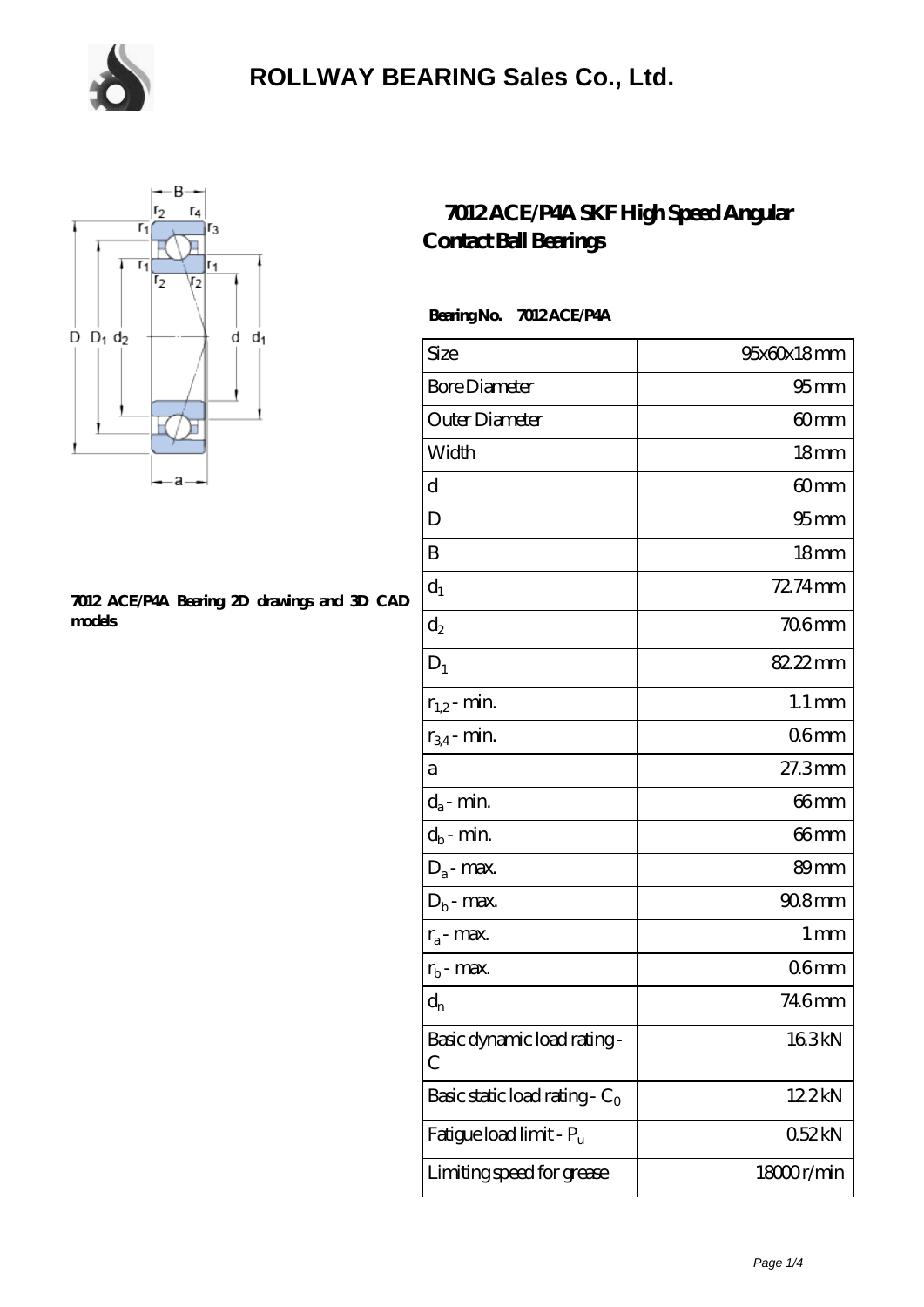

# **[ROLLWAY BEARING Sales Co., Ltd.](https://m.chooseyourcufflinks.com)**

| lubrication                           |                     |
|---------------------------------------|---------------------|
| Limiting speed for oil<br>lubrication | 28000mm/min         |
| Ball - $D_w$                          | 7.938mm             |
| $Ball - z$                            | 25                  |
| $G_{ref}$                             | 5.3cm3              |
| Calculation factor - e                | 068                 |
| Calculation factor - $Y_2$            | 0.87                |
| Calculation factor - $Y_0$            | 038                 |
| Calculation factor - $X_2$            | 0.41                |
| Calculation factor - $Y_1$            | 092                 |
| Calculation factor - $Y_2$            | 1.41                |
| Calculation factor - $Y_0$            | 0.76                |
| Calculation factor - $X_2$            | 067                 |
| Preload class $A - G_A$               | 150N                |
| Preload class $B - G_B$               | 440N                |
| Preload class $C - G_C$               | 870N                |
| Calculation factor - f                | 1.08                |
| Calculation factor - $f_1$            | 099                 |
| Calculation factor - f <sub>2A</sub>  | 1                   |
| Calculation factor - $f_{\rm 2B}$     | 1.03                |
| Calculation factor - $f_{\chi}$       | 1.06                |
| Calculation factor - $f_{HC}$         | 1                   |
| Preload class A                       | 122N/micron         |
| Preload class B                       | 180N/micron         |
| Preload class C                       | 235N/micron         |
| $d_1$                                 | 72.74mm             |
| $d_2$                                 | 706mm               |
| $D_1$                                 | 82.22mm             |
| $r_{1,2}$ min.                        | $1.1 \,\mathrm{mm}$ |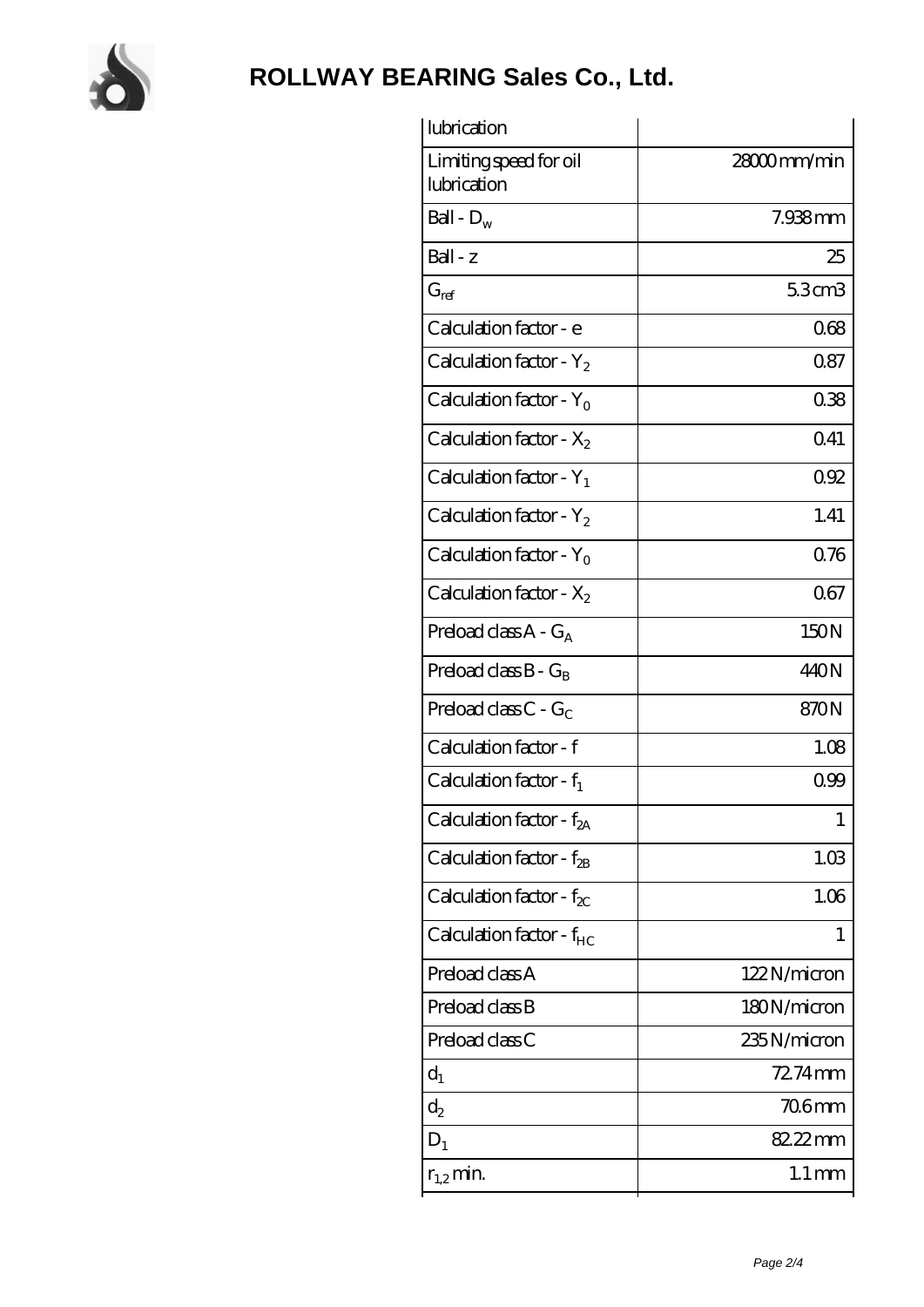

| $r_{34}$ min.                               | 06 <sub>mm</sub>  |
|---------------------------------------------|-------------------|
| $d_{a}$ min.                                | 66mm              |
| $d_h$ min.                                  | 66mm              |
| $D_a$ max.                                  | 89mm              |
| $Db$ max.                                   | $908$ mm          |
| $r_a$ max.                                  | $1 \,\mathrm{mm}$ |
| $rb$ max.                                   | 06mm              |
| $d_{n}$                                     | 746mm             |
| Basic dynamic load rating C                 | 163kN             |
| Basic static load rating $C_0$              | 12.2kN            |
| Fatigue load limit Pu                       | 052kN             |
| Attainable speed for grease<br>lubrication  | 18000r/min        |
| Attainable speed for oil-air<br>lubrication | 28000r/min        |
| Ball diameter $D_w$                         | 7.938mm           |
| Number of balls z                           | 25                |
| Reference grease quantity<br>$G_{ref}$      | 53cm <sup>3</sup> |
| Preload class $A G_A$                       | 150N              |
| Static axial stiffness, preload<br>classA   | 122N/μ m          |
| Preload class $B G_B$                       | 440N              |
| Static axial stiffness, preload<br>classB   | $180N/\mu$ m      |
| Preload class C $G_C$                       | 870N              |
| Static axial stiffness, preload<br>classC   | 235N/µ m          |
| Calculation factor f                        | 1.08              |
| Calculation factor $f_1$                    | 099               |
| Calculation factor $f_{2A}$                 |                   |
| Calculation factor $f_{\rm 2B}$             | 1.03              |
| Calculation factor $f_{\chi}$               | 1.06              |
|                                             |                   |
| Calculation factor $f_{HC}$                 | 1                 |